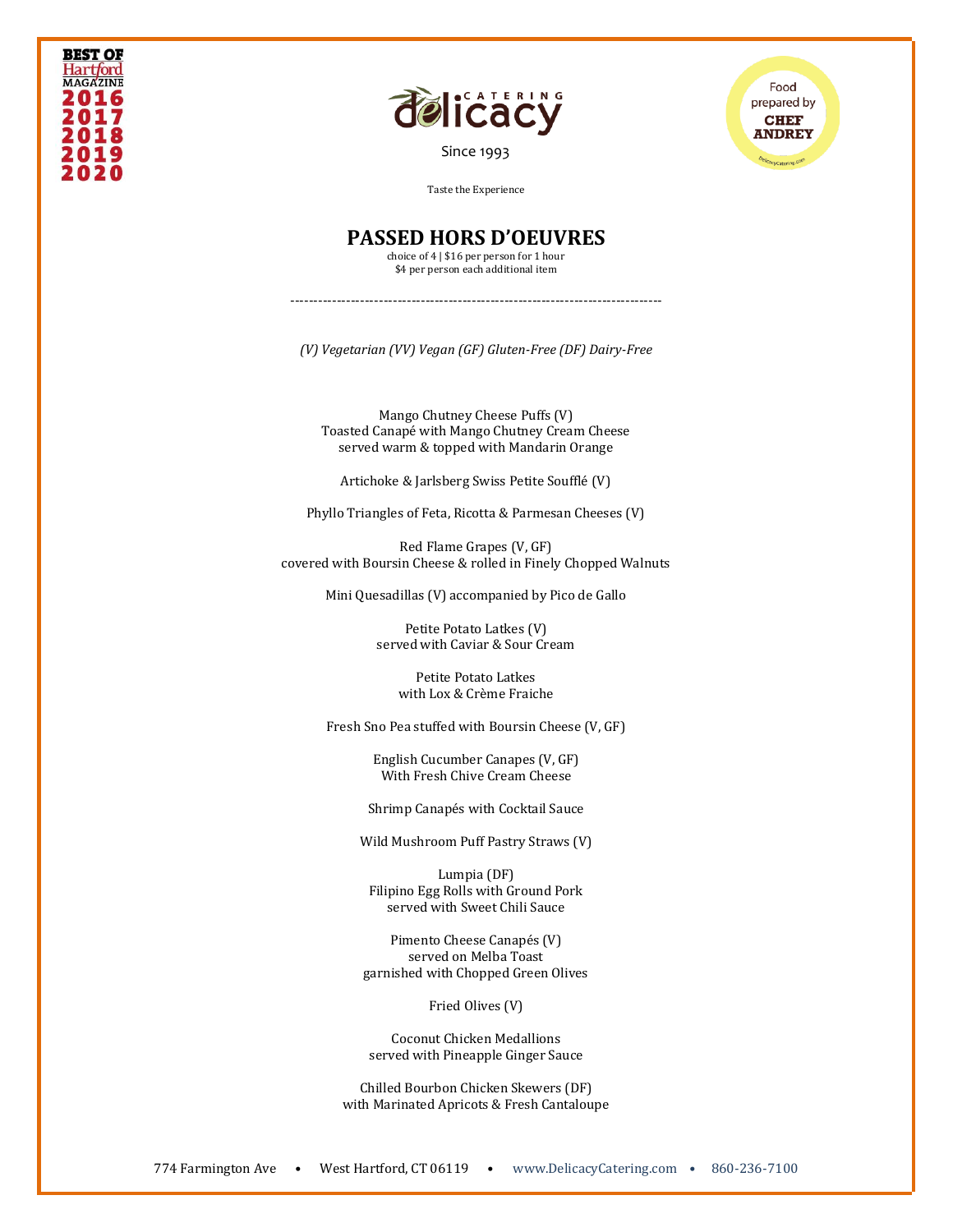

[Since 1993](file:///C:/Users/DelicacyCatering/Dropbox/DELCATERING/1%20Stationary/delicacycatering.com)

Food prepared by **CHEF ANDREY** 

Taste the Experience

Rosemary Chicken Brochettes with Chive Sauce

Appetizer Antipasti Skewers (GF) Genoa Salami, Marinated Artichoke Heart, Kalamata Olive & Smoked Gouda skewered & served with our Balsamic Vinaigrette for dipping

Petite Tortellini Skewers (V) Petite Skewer of Al Dente Cheese Tortellini tossed in Fresh Basil Pesto garnished with Grilled Red Pepper

Petite Skewers of Teardrop Tomato tossed in Balsamic Vinaigrette (V, GF) skewered with Buffalo Mozzarella wrapped in Fresh Basil

> Not Your Father's Potato Skins (V) Red Skin Potato Cups filled with Spinach Soufflé

Blackened Shrimp & Scallop Spring Rolls (DF) with Ginger Dipping Sauce

Five-Spice Vegetable Egg Rolls (V, DF) with Sweet & Sour Dipping Sauce

Chicken Satay Skewers (DF) Boneless Chicken Breast skewered & roasted in a Spicy Thai Peanut Sauce

Chicken Teriyaki Skewers (DF)

Beef Teriyaki Skewers (DF)

Petite Beef Wellington with Wild Mushroom Duxelle

Brie Tartlet with Apricot Mustard or Raspberry Preserves (V) topped with Toasted Slivered Almonds

> Sweet Potato Pancake (V) with Crème Fraiche & Lingonberry Garnish

Petite Salmon Patties with Dijon Mustard Aioli

Mini Crab Quesadillas with Mango Salsa

Mini Black Bean Quesadillas with Goat Cheese, Tomato & Grilled Corn Relish (V)

Spinach & Feta Phyllo Triangles (V)

Shrimp de Jonghe Stuffed Mushrooms

Spinach Soufflé Stuffed Mushroom Caps (V) topped with Herbed Bread Crumbs & Parmesan Cheese

> Chorizo Stuffed Dates (GF, DF) wrapped in Cured Bacon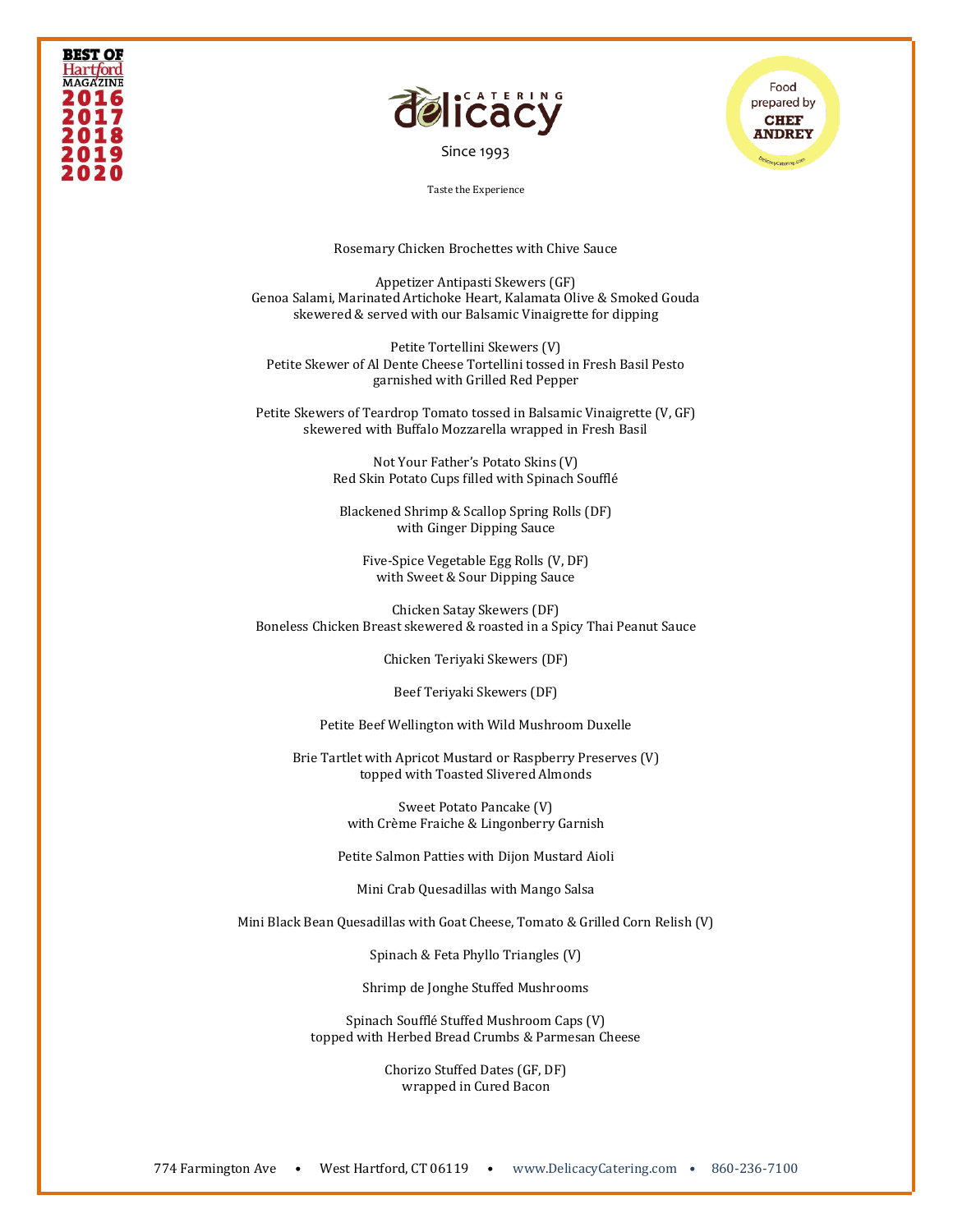

[Since 1993](file:///C:/Users/DelicacyCatering/Dropbox/DELCATERING/1%20Stationary/delicacycatering.com)



Taste the Experience

Bacon Wrapped Sweet Potato Wedges (GF, DF)

Manchego Cheese & Quince Crostini (V)

Caramelized Onion & Roasted Mushroom Crostini with Boursin Cheese (V)

Goat Cheese Stuffed Figs wrapped in Prosciutto (GF)

Watermelon Radish with Goat Cheese & Balsamic Drizzle (V, GF)

Assorted Salad Bites – A Fun & Fabulous Fork-Free Salad Option Finely Chopped Garden Creations wrapped in Paper Thin Rice Paper & drizzled with Homemade Dressing

> Not Your Father's Potato Skins Red Skin Potato Cups filled with Crispy Bacon, Sour Cream & Chives

Not Your Father's Potato Skins (GF) Red Skin Potato Cups filled with Buffalo Chicken with Bleu Cheese

Ancho Chile Sirloin Skewers with Chimichurri Dipping Sauce (GF, DF)

Andouille Sausage Pigs in a Blanket with Creole Mustard

Tropical Crab Salad in a Jicama Box (V, GF)

Cranberry Goat Cheese Pops (GF) rolled in Crumbled Bacon & Chopped Nuts served with Fig Jam

Goat Cheese Pops (GF) rolled in Crumbled Bacon & Chopped Nuts served with Jalapeño Jam

Coconut Shrimp with Pineapple Ginger Dipping Sauce

Southwestern Grilled Shrimp (GF, DF) with Avocado Lime Aioli

Grilled Shrimp & Zucchini Skewers (GF) served chilled with our Fabulous Basil Garlic Aioli

> Maryland Crab Cakes with Cajun Tartar Sauce

Pear & Roquefort Tartlets with Roasted Walnuts (V)

Porcini Mushroom Phyllo Triangles (V)

Turkey Pot Stickers with Special Sauce (DF)